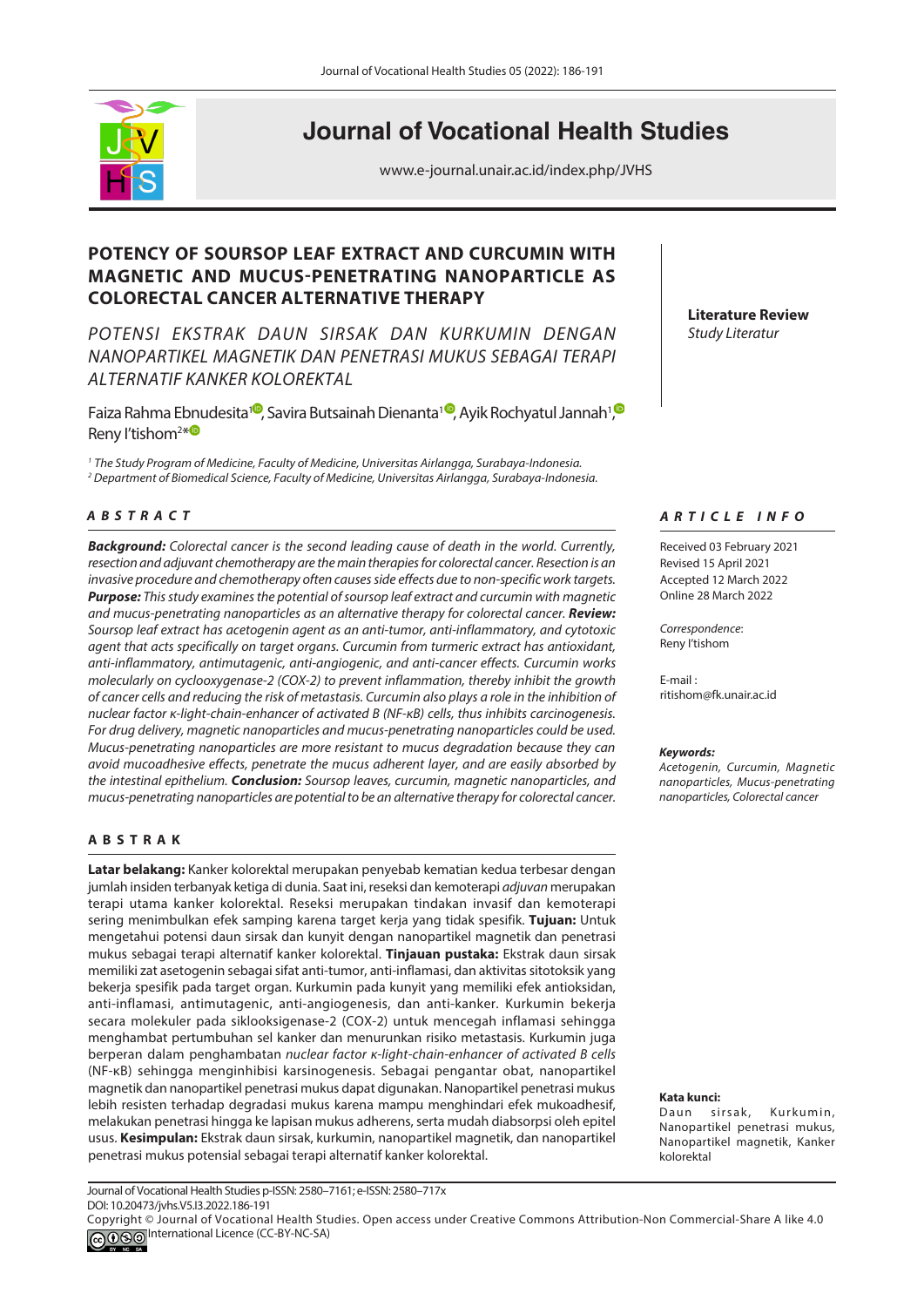#### **INTRODUCTION**

 Colorectal cancer is a disease that still becomes a problem in the world. In 2018, colorectal cancer ranks third with the highest incidence of 1.8 million cases, after lung cancer and breast cancer. This large incidence causes mortality and morbidity to the point of making colorectal cancer the second leading cause of death with an estimated 862 thousand cases in the same year [\(WHO, 2018\)](#page-5-0). The incidence of colorectal cancer has several risk factors, including age, poor lifestyle such as low intake of fiber and calcium nutrients, and environmental factors, or a combination of the two. The incidence of colorectal cancer is not differentiated by sex [\(WHO, 2019\).](#page-5-0) Colorectal cancer originates from the abnormal proliferation of the colon and rectum. This abnormal activity is caused by the inactivation of several genes that function in suppressing tumors and repairing damaged DNA and the activation of the oncogene. The process of tumor formation is referred to as carcinogenesis which is divided into 3 phases, the initiation phase (changes in normal cells to cells initiated by cancer cells), the promotion phase (from initiated cells to pre-neoplastic cells), and the progression phase (from pre-neoplastic cells to be a neoplastic cell). Cancer is initiated by the presence of oxidative stress and chronic inflammation. This inflammation plays an important role in the passage of normal cells into cancer cells by giving signals to cells to proliferate continuously and inhibit apoptosis. Cytokines from the inflammatory process act as growth factors and angiogenesis, causing cells to proliferate rapidly and undergo a promotion phase. Leukocytes also produce cytokines and angiogenesis factors such as matrixdegrading proteases. Tumor-infiltrating lymphocytes secrete a substance called matrix metallopeptidase-9 (MMP-9). These two matrix substances cause tumor proliferation, angiogenesis, and invasion. In a recent study, the principle was found that the inflammatory process could increase the inflammatory mediator NFκB which played a role in tumor growth and the progression phase of carcinogenesis (Tong *et al*., 2016) The main therapies for colorectal cancer currently developed are resection and *adjuvant* chemotherapy. Resection is an invasive procedure and requires anaesthesia during the operation. The chemotherapy agents most commonly used are 5-fluorouracil, oxaciplatin, and irinotecan [\(Jabalera](#page-5-0) *et al*., 2019). These anticancer drugs often work non-specifically, causing side effects such as hair loss, nausea, and vomiting [\(Cisterna](#page-4-0) *et al*., 2016). Other side effects of chemotherapy include anorexia, changes in perception of smell and taste, constipation, stomach cramps, or even malabsorption (Indrawati and [Simbolo, 2018\).](#page-5-0) With so many side effects, the chemotherapy process sometimes does not give significant results because the work target is not specific and can affect the surrounding normal cells

(Indrawati *and* [Simbolo, 2018.](#page-5-0) In further studies, longterm chemotherapy plays a role in the development of hypothyroidism and causes neuropathy (Yajid *et al*[., 2018\)](#page-5-0)

According to this situation, an effort is needed to develop new drugs from nature that have been empirically tested in a disease in the hope of producing drugs that have milder side effects, especially in the chemotherapy process of colorectal cancer. This literature study aims to determine the potential of soursop leaf extract and curcumin with drug introduction in the form of magnetic and mucus-penetrating nanoparticles as an alternative therapy for colorectal cancer.

#### **LITERATURE STUDY**

Soursop (*Annona muricata L.*) is part of the *Annonaceae* family. Based on the previous research, soursop leaves contain *acetogenin*. *Acetogenin* has the potential to be biologically active as an antitumor ([Indrawati](#page-5-0) *et al.,* 2017), reduces tumor size, and minimizes side effects of a disease, such as reducing pain [\(Sulistyoningrum](#page-5-0) *et al.,* 2017). Turmeric Extract (*Curcuma longa*) has an active constituent called curcumin. Curcumin plays a major role in being an anti-inflammatory, antimutagenic, anticancer, and antioxidant property that plays a role in inducing the apoptotic process. Curcumin activity suppresses COX 2, 5-lipoxygenase, AP-1 and NF-κB that can make down-regulation of matrix metallopeptidase 9 (MMP 9) expression, inhibition of proinflammatory cytokines (IL-6, IL-8, IL-10), and free radicals (ROS), thus prevents mutations and inflammation that play an important role in the initiation phase of carcinogenesis.

*Curcuma longa* or commonly known as turmeric is a native plant from India, including the oldest spice plant group that is widely cultivated in the Asian region, particularly in the Southeast Asian region. In everyday life, besides being used as a spice in cooking, it can also be used as medicine because of the substances contained therein [\(Karlowicz-Bodalska](#page-5-0) *et al.,* 2017). Turmeric is the major source of the curcumin polyphenols [\(Hewlings](#page-5-0)  *and* [Kalman, 2017](#page-5-0)). Curcumin is an active constituent contained in *Curcuma longa*. Curcumin plays a major role in being an anti-inflammatory, anti-mutagenic, and anti-cancer agent [\(Nikmah, 2019\).](#page-5-0)

Curcumin also has antioxidant properties that play a role in inducing the apoptotic process ([Giordano](#page-4-0) *and*  [Tommonaro, 2019\).](#page-4-0) As an antioxidant, curcumin could inhibit COX 2 enzyme and 5-lipoxygenase. When both of them were inhibited, the inflammatory process in the beginning of colorectal cancer's pathophysiology had been suppressed. Curcumin could also suppress several transcription factors such as the nuclear factor κ-light-chain-enhancer of activated B cells (NF-κB) and activator protein 1 ( AP-1) [\(Wong](#page-5-0) *et al.,* 2019)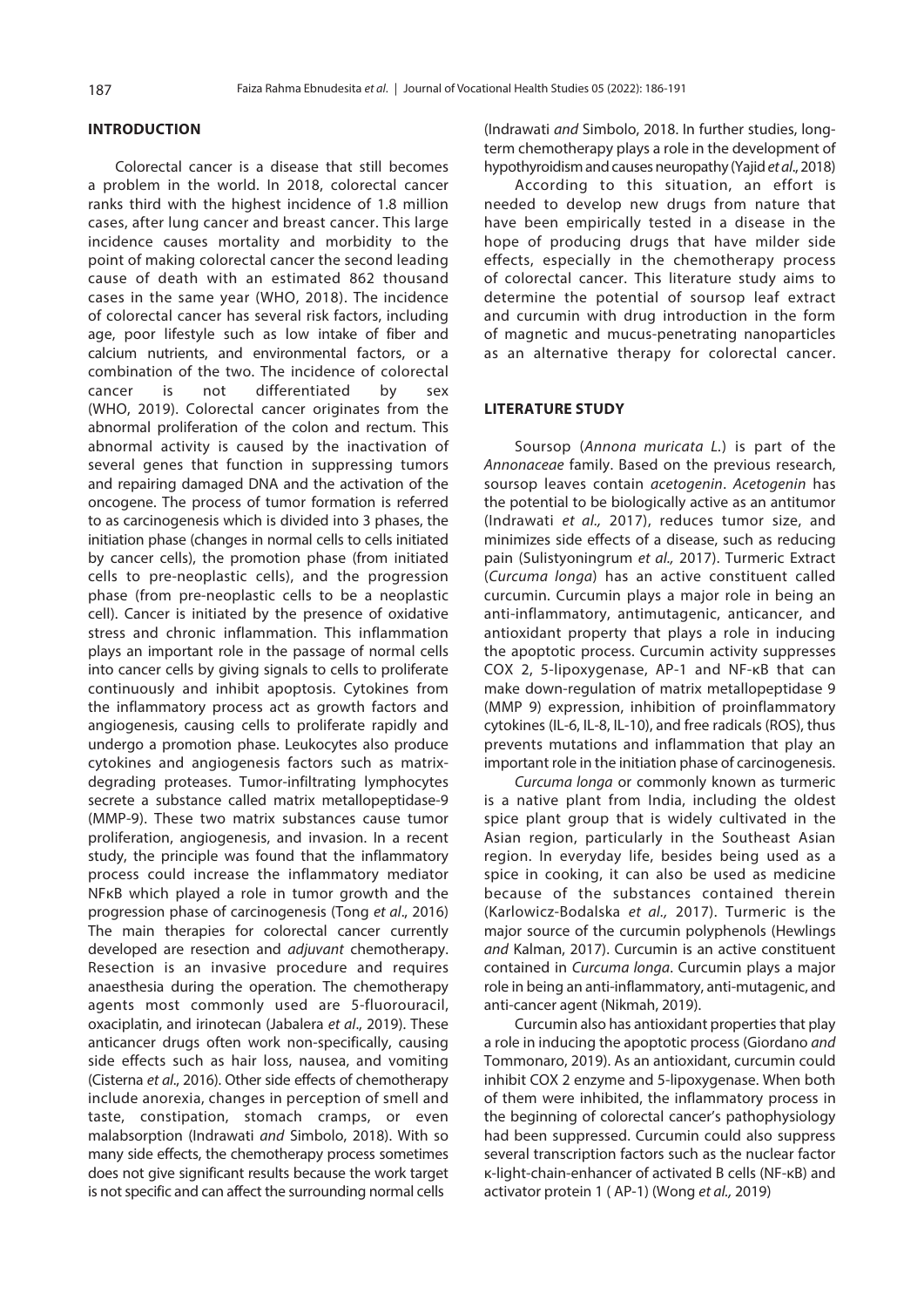To reduce side effects, the dosage setting, the frequency of administration, and the duration of the drug administration cycle are based on the patient's needs. However, personalized medicine may result in different blood circulating amounts and cause resistance to cancer cells [\(Cisterna](#page-4-0) *et al.,* 2016; Jabalera *et al.,* 2019). Therefore, a specific drug is needed to improve colorectal cancer therapy [\(Cisterna](#page-4-0) *et al.,* 2016)

Magnetic nanoparticles in the form of  $\text{Fe}_{3}\text{O}_{4}$  can be used as a diagnostic tool and a therapeutic agent. Recently research is conducted because it is reported as having minimum toxicity in human subjects [\(Jabalera](#page-5-0) *et al.,* [2019\)](#page-5-0). Apart from magnetic nanoparticles, another nanoparticle that can be used as drug delivery in the gastroenterohepatology system and has the right mode of action for the pathophysiology of colorectal cancer is mucus-penetrating nanoparticles. Cancer treatment is a long term treatment so oral administration is preferred by the patients. Mucus-penetrating nanoparticles will help the intestine to absorb better and thus provide a more effective drug delivery (Lu *et al.,* [2016\)](#page-5-0)

#### **RESULT AND DISCUSSION**

# **The potency of soursop leaf extract (***Annona muricata l.***) as a substitute for chemotherapy in colorectal cancer**

*Acetogenin*, a secondary metabolite product of soursop leaf, is mostly found in soursop leaves. Soursop leaf extract has various phytochemicals, there are alkaloids, saponins, flavonoids, coumarin, lactones, anthraquinones, tannins, glycosides, phenols, and phytosterols [\(Sulistyoningrum](#page-5-0) *et al.,* 2017). *Acetogenin*  has the potential to be an anticancer and antiinflammatory agent which is required for colorectal cancer therapy.

*Acetogenin* from soursop leaves extract (*Annona muricata L.*) is an in vitro anticancer in liver cancer cells, lung cancer, breast cancer, prostate cancer, colon cancer, and spleen cancer ([Setyorini](#page-5-0) *et al.,* 2016). Cancer cells need a lot of energy or ATP because of their fast growth. *Acetogenin* will attach to cell wall receptors and damage ATP in the mitochondrial wall. Energy or ATP production in cancer cells stops and ends in cancer cell death due to a lack of energy.

*Acetogenin* is a selective agent. *Acetogenin* only attacks cancer cells that have excess amount of ATP without disturbing normal cells and cells with normal amount of ATP. *Acetogenin* also has toxicity activity by inhibiting the mitotic phase G1, so the cancer cell proliferation will stop ([Jabalera](#page-5-0) *et al.,* 2019) and trigger apoptosis in HT-29 and HCT-8 cells (Indrawati *et al.,*  2017; [Qazi](#page-4-0) *et al.,* 2018; [Sulistyoningrum](#page-5-0) *et al.,* 2017). This toxicity is stronger in cell tumors than in normal cells [\(Indrawati](#page-5-0) *et al.,*2017; Setyorini *et al.,*2016).

Research by Indrawati (2017), showed soursop leaf extract activity in DLD-1 cells (human colorectal adenocarcinoma type C Dukes tissue), COLO 205 (Dukes

human colorectal adenocarcinoma tissue type D), and normal cell as control by using Human Embryonic Kidney (HEK) [\(Indrawati](#page-5-0) *et al.,* 2017). From the study, there was a decrease in DLD-1 and COLO 205 cells without decreasing the HEK cells as normal controls. Soursop leaf extract could inhibit the proliferation of colorectal cancer cells. Also, soursop leaf extract did not inhibit the activity of normal cells. This study also determined the effect of soursop leaf extract on nutrition and BMI of colorectal tumor post-resection patients. The patients were divided into 2 groups, the trial group consuming 300 mg of soursop leaf extract supplements and the control group consuming maltose as a placebo. The results of the study indicated there were no significant differences in the trial group and the control group, which means that soursop leaf extract did not affect appetite or the process of absorption of food in the body [\(Indrawati](#page-5-0) *et al.,* 2017).

Apart from being an anticancer agent, the soursop leaf extract is also known as an anti-inflammatory agent. The place where cancer cells grow is where cell inflammation takes place, namely cells with high amount of the enzyme cyclooxygenase. The mechanism of action of flavonoids in soursop extract leaf is inhibiting the enzyme cyclooxygenase (COX-2). This enzyme will reduce the spread of cancer cells [\(Soekaryo](#page-5-0)  *et al.,* [2016\)](#page-5-0). Flavonoid also inhibits pro-inflammatory cytokines such as the action of NSAIDs (Qazi *et al.,* [2018\).](#page-5-0)  Another study related to soursop leaf extract as an antiinflammatory agent was conducted by I[ndrawati \(2017\)](#page-5-0)  in which mice was used and induced by Azoxymethane (AOM) colorectal cancer cells and Dextran Sodium Sulfate (DSS) (Indrawati *and* Simbolo, 2018). AOM is a genotoxic colon carcinogen in the pathogenesis and carcinogenesis of colon cancer in rodents. Meanwhile, DSS is a non-genotoxic colon carcinogen that causes colonic inflammation (colitis) in rodents or ulcerative colitis in humans. Mice were divided into 2 groups, the experimental group that intervened with soursop leaf extract and the control group without intervention.

There were no specific cell abnormalities in the histopathological of the experimental group which was given soursop leaf extract at a dose of 800 mg/ kg and AOM/DSS induction. The flavonoid on soursop leaves has an anti-inflammatory and antioxidant effect that can protect cells from cancer. The flavonoid also has a cytotoxic activity that can inhibit cancer cell proliferation) (Indrawati *and* [Simbolo, 2018](#page-5-0)). There is a difference in the histopathological features of the control group that was only induced by AOM/DSS than the experimental group. In this group, there was cell inflammation that caused colorectal preneoplasia. The presence of anti-inflammatory and antioxidant effects in soursop leaf extract can reduce cancer cell proliferation and prevent the expansion of colorectal cancer due to chronic or recurrent inflammation (Indrawati *and* [Simbolo, 2018\).](#page-5-0)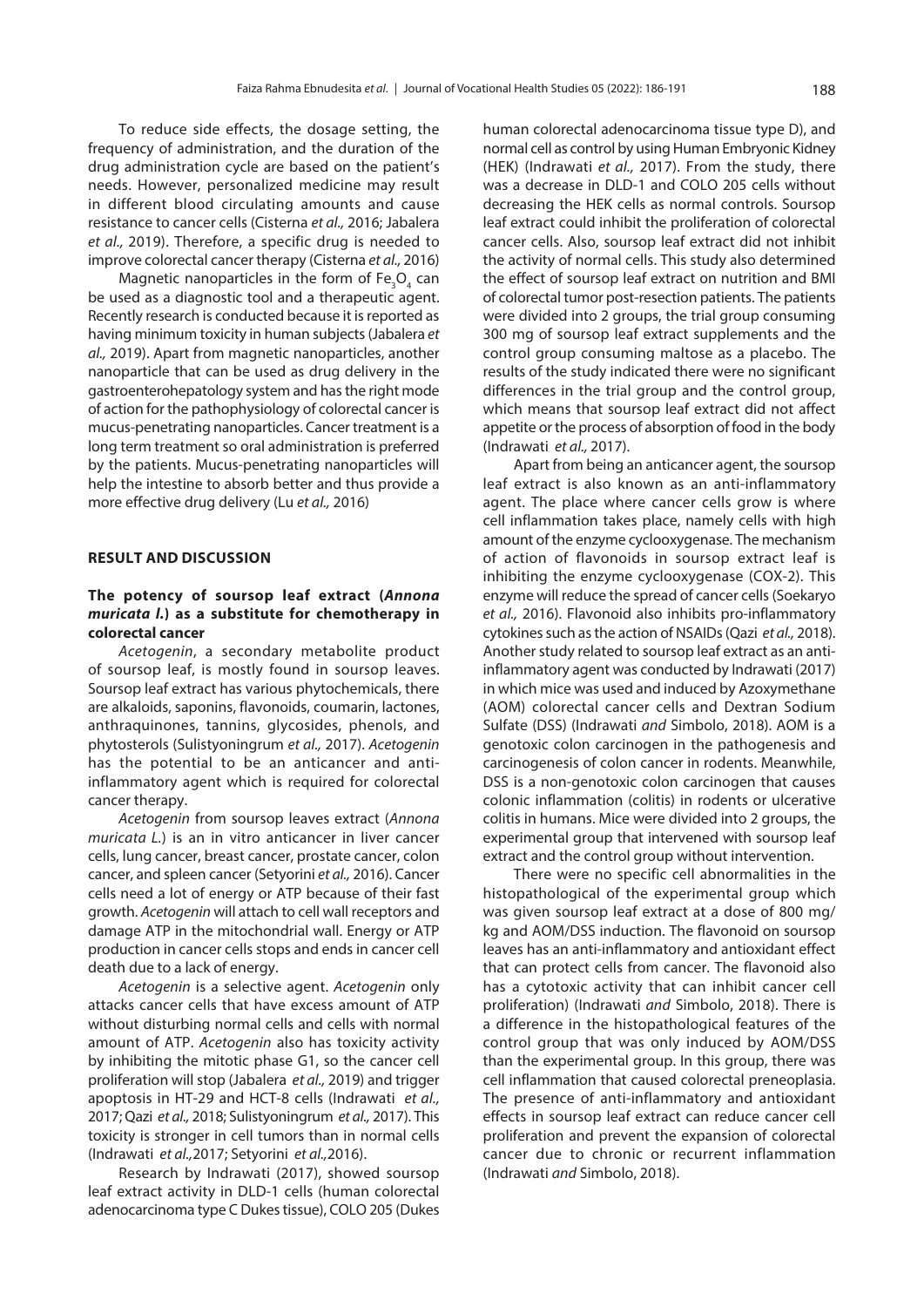# **The potency of curcumin as a substitute for chemotherapy in colorectal cancer**

Curcumin is an active constituent contained in *Curcuma longa*. Curcumin or diferuloylmethane with the chemical formula (1,7-bis (4-hydroxy-3 methoxyphenyl)-1,6-heptadiene-3,5-dione) is a curcuminoid compound that is stable in gastric pH. It plays a major role in being an anti-inflammatory, antimutagenic, and anticancer agent (Nikmah, 2019). It also has antioxidant properties that play a role in inducing the apoptotic process (Giordano *and* Tommonaro, 2019). It is known for its inhibitory activity in the action of the cyclooxygenase 2 (COX-2) enzyme, which is overexpressed in cases of colorectal cancer so that if the COX-2 enzyme is inhibited, colorectal cancer cases can be suppressed. Curcumin activity suppresses COX-2 and also 5-lipoxygenase, so that it can suppress the inflammatory process which is the main actor in the three stages of the carcinogenesis process [\(Uzzan and](#page-5-0)  Benamouziq, 2016).

Other effects of curcumin are the ability to be a free radical scavenger, change the expression of stress genes and proteins that are at risk of angiogenesis, and can inhibit several transcription factors such as nuclear factor κ-light-chain-enhancer of activated B cells (NF-κB) and activator protein 1 (AP-1) (Wong *et al.,* 2019). Several things resulted from an inhibition of the first NF-κB are down-regulation of matrix metallopeptidase 9 (MMP 9) expression, inhibition of proinflammatory cytokines (IL-6, IL-8, IL-10), and free radicals (ROS), thus prevent mutations and inflammation that play an important role in the initiation phase of carcinogenesis [\(Hashemzehi](#page-5-0) *et al.,* [2018](#page-5-0)). The second effect on inhibition of NF-κB is the inhibition of several factors that cause angiogenesis, and the regulation of the cancer cell cycle in the promotion phase. The third effect of NF-κB is to support apoptosis at the stage of carcinogenesis regulation. This means that inhibition of NF-κB affects all three phases of carcinogenesis at once ([Chung](#page-4-0) *et al.,* 2019; [Rajitha](#page-5-0) *et al.,* 2016; Tong *et al.,* [2016\)](#page-5-0). From the results of research conducted by Greil *et al.,* [\(2018](#page-4-0)) , 300 mg/m2 of liposomal curcumin given in 6 hours is the maximum dose that can be tolerated in patients with severe pre-treatment and this is the starting dose recommended for anti-cancer testing.

The way to make turmeric extract is by doing soxhletation, which is separating a component in a solid by filtering it many times in a certain solvent. Turmeric that has been powdered is oxygenated in a ratio of 1:3 to polyethylene (PE) solvent to be separated from the dregs. To separate the pulp, the turmeric powder is thinly spread with a thickness of 0.5 - 1 cm and aerated for 5–10 minutes. After the turmeric powder is free of PE, percolation (filtering) is carried out using methanol in the ratio 1:4 for 24 hours. Then, the methanol extract was concentrated on a water bath until a constant volume was obtained so that a methanol-free extract was obtained. Finally, the extract was dried with lactose to obtain a dry extract. With this procedure, the turmeric rhizome weighing 3 kg was sieved to get the powder. The 40 g powder was dissolved and sterilized to obtain 350 ml of liquid extract. The liquid extract was then dried to obtain a dry extract weighing 7 g. Curcumin powder 2 g showed a plasma curcumin level of 10ng/mL after 1-hour consumption. If curcumin is taken together with 20mg of piperine, the bioavailability of curcumin will increase by 2000%. Concentrations of curcumin in plasma have been found to peak after 1-2 hours of intake and gradually decrease within 12 hours. Therefore, giving a dose of 8 g/day is known to produce the highest serum concentration, namely  $1.75 \pm 0.80$  M (Shan *and* Iskandar, 2018)

#### **The potency of magnetic nanoparticles as colorectal cancer therapy agent and drug delivery**

Nanoparticles are less than 100 nm in size. In the gastrointestinal and hepatobiliary systems, nanoparticles are currently being studied for carrying out specific therapies. Colorectal cancer cells express carcinoembryonic antigen (CEA) as much as 98.8% than normal cells. The nanoparticles will be attached with anti-CEA, so that the drug content will work specifically on the target cells (Cisterna *et al*., 2016). When the drug has reached the epithelial cells of the intestine, additional nanoparticles are needed to work quickly in eliminating cells that have experienced dysplasia. One type of nanoparticles that can be applied to make apoptotic cells is magnetic nanoparticles.

Magnetic nanoparticles work according to the principle of thermotherapy which utilizes magnets to move Fe<sub>3</sub>O<sub>4</sub> molecules that generate energy (Chen *et al*., 2017). To produce a cell-destroying effect, this process is called magnetic hyperthermia. Mechanical or torsional forces also result in changes in super-paramagnetic and isotropy magnetic fields.

A sufficient amount of external magnetic stimulation for a change of energy to heat energy is controlled using Electron Spin Resonance (ESR). The ESR signal intensity in tested 15 human blood samples is  $3.00 \times 108$  a.u. (arbitrary unit). Magnetic nanoparticles can also induce lysosomal membrane permeability resulting in the production of ROS which can also lead to cancer cell apoptosis (Chen *et al*[., 2017](#page-4-0))

Magnets have a property called the Curie temperature, which is the temperature magnet that loses its magnetic properties and returns when the temperature drops. The temperature that can make apoptotic cells without harming other body cells is 42°C. To adjust the Curie temperature of Fe<sub>3</sub>O<sub>4</sub> to 42°C, it is necessary to add metallic elements such as Mn and Zn. By adding the correct proportions of Mn and Zn, research at Southeast University using MnxZn1-xFe<sub>2</sub>O<sub>4</sub> (Mn Zn ferrite) can convert the energy generated from a magnet into heat energy before it reaches the Curie point. With this, the Mn Zn ferrite nanoparticles can control their temperature under the stimulation of an external magnetic field. Mn Zn ferrite has advantages in magnetic thermotherapy because it has good biocompatibility and can effectively kill target cells without injuring other cells (Guo *et al*[., 2018](#page-4-0)).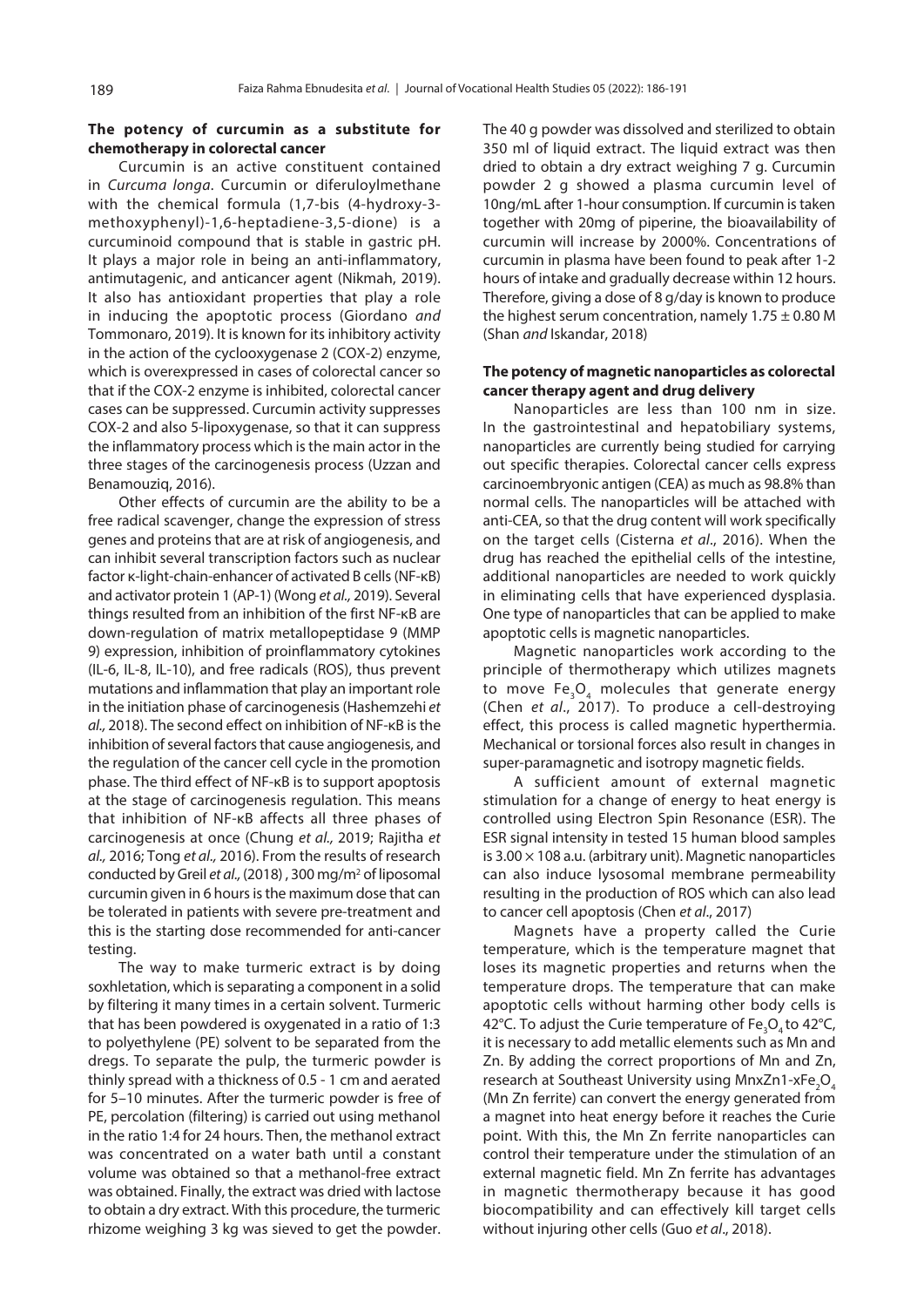# <span id="page-4-0"></span>**The potency of mucus-penetrating nanoparticles as colorectal cancer drug delivery**

Drugs pass through various environments before they reach the colon. The most challenging is the extreme pH, which is very acidic in the stomach (pH 1.3–3.5), closer to neutral in the small intestine, and slightly acidic in the colon (pH 6–8). There are also digestive enzymes, bicarbonates, and bile salts that cause the drug to degrade before reaching its target. Besides, mucus is physiologically produced to expel foreign objects. More mucus is produced during inflammation (Lu *et al*[., 2016\)](#page-5-0)

Based on its histological structure, the colon has the thickest mucus among the other gastrointestinal tracts. Mucus is an adhesive gel that envelops and protects the epithelial surface from the external environment by capturing foreign bodies and pathogens through steric and adhesive interactions followed by rapid cleaning. Mucus has two layers, namely the loose mucus layer (outer) and firm mucus layer (inner). The loose mucus layer is cleaned by mucociliary cleaning every few minutes or every few hours. This has caused the mucoadhesive nanoparticles (MAP) to not work effectively. Therefore, an update is needed to improve the penetration properties of these nanoparticles and increase the duration of drug transit in the mucus adherent layer. Therefore, it takes nanoparticles that can penetrate the mucus and recognize the target cell. These nanoparticles are called mucus-penetrating nanoparticles (MPP) (Netsomboon *and* [Andreas, 2016\).](#page-5-0)

Mucus-penetrating nanoparticles are developed conventional nanoparticles. They can penetrate the inner mucus layer, while the conventional nanoparticles only reach the outer one. It is beneficial because one variant of the colorectal cancer cell is also producing mucin (mucinous adenocarcinoma). Mucus-penetrating nanoparticles are more resistant to mucus clearance. The drug is easily absorbed by the intestine epithelial [\(Popov](#page-5-0) *et al*., 2016)

Upgrading the conventional nanoparticles to the mucus-penetrating ones is also beneficial in their hydrophilicity. Hydrophilic nanoparticles tend to be accumulated in the target tissue and are more resistant to mucin than the hydrophobic (Juliane *et al*[., 2018\).](#page-5-0)  Besides, the protective effect of intestinal mucus produced by mucin fiber has a negative charge due to its glycosylation. The electrostatic bond between the positive charge of the nanoparticle and the negative charge from the mucin fiber may interfere with the penetrating process. Thus, a neutral nanoparticle is known to have more penetration ability than a positively charged nanoparticle. Polyethylene glycol might be added to enhance this neutrality (Popov *et al*[., 2016\)](#page-5-0)

Polyethylene glycol (PEG) is a polymer that is often used to optimize drugs in the systemic circulation and prevent macrophage opsonization. So far, PEG is known as a mucoadhesive coating agent. PEG reduces interaction between the mucin because of its hydrophilic molecules. It also provides neutrally charged particles. However, after further investigation, PEG which has a low molecular weight can reduce the adhesion between mucus and particles because the molecular weight of the PEG is too low to adhere to the penetration. Thus, high density of PEG is expected to be coating the nanoparticle surface ([Juliane](#page-5-0) *et al*., 2018).

## **CONCLUSION**

*Acetogenin*, curcumin, magnetic nanoparticles, and mucus-penetrating nanoparticles are potential to be an alternative therapy for colorectal cancer. Future perspectives, trials, and clinical data are needed to obtain more scientific evidence in this subject.

#### **ACKNOWLEDGMENTS**

The author would like to acknowledge LPPM Institut Teknologi Bandung, UPPM Poltekkes Kemenkes Bandung, and Research Center for Plant Conservation and Botanical Gardens - Cibodas Botanical Gardens (KRC) - LIPI, Cianjur, West Java for the support and the provision of facilities (there is no funding for this research).

#### **REFERENCES**

- Chen, L., Chen, C., Wang, P., Song, T., 2017. Mechanisms [of Cellular Effects Directly Induced by Magnetic](https://doi.org/10.1155/2017/1564634) Nanoparticles under Magnetic Fields. J. Nanomater. Pp. 1-13.
- Chung, S.S., Dutta, P., Chard, N., Wu, Y., Chen, Q.- [H., Chen, Guanglin, Vadgama, J., 2019. A Novel](https://doi.org/10.18632/oncotarget.27000) Curcumin Analog Inhibits Canonical and Non-Canonical Functions of Telomerase Through STAT3 and NF-Κb Inactivation in Colorectal Cancer Cells. Oncotarget Vol.10(44), Pp. 4516–4531.
- [Cisterna, B.A., Kamaly, N., Choi, W.I., Tavakkoli, A](https:/doi.org/10.2217/nnm-2016-0194)., Farokhazad, O.C., Vilos, C., 2016. Targeted Nanoparticles for Colorectal Cancer. Nanomedicine Vol.11(18), Pp. 2443-2456.
- [Giordano, A., Tommonaro, G., 2019. Curcumin and](https://doi.org/10.3390/nu11102376)  Cancer. Nutrients Vol.11(10).
- [Greil, R., Greil-Ressler, S., Weiss, L., Schonlieb, C., Magnes,](https://doi.org/10.1007/s00280-018-3654-0) T., Radl, B., Bolger, G.T., Vcelar, B., Sordilo, P.P., 2018. A Phase 1 Dose-Escalation Study on The Safety, Tolerability and Activity of Liposomal Curcumin (Lipocurctm) in Patients with Locally Advanced or Metastatic Cancer. Cancer Cheomother Pharmacol. Vol.82(4), Pp. 695-706.
- Guo, T., Lin, M., Huang, J., Zhou, C., Tian, W., Yu, H., Jiang, [X., Ye, J., Shi, Y., Xiao, Y., Bian, X., Feng, X., 2018.](https://doi.org/10.1155/2018/7805147) The Recent Advances of Magnetic Nanoparticles in Medicine. J. Nanomater. Pp. 1-8.